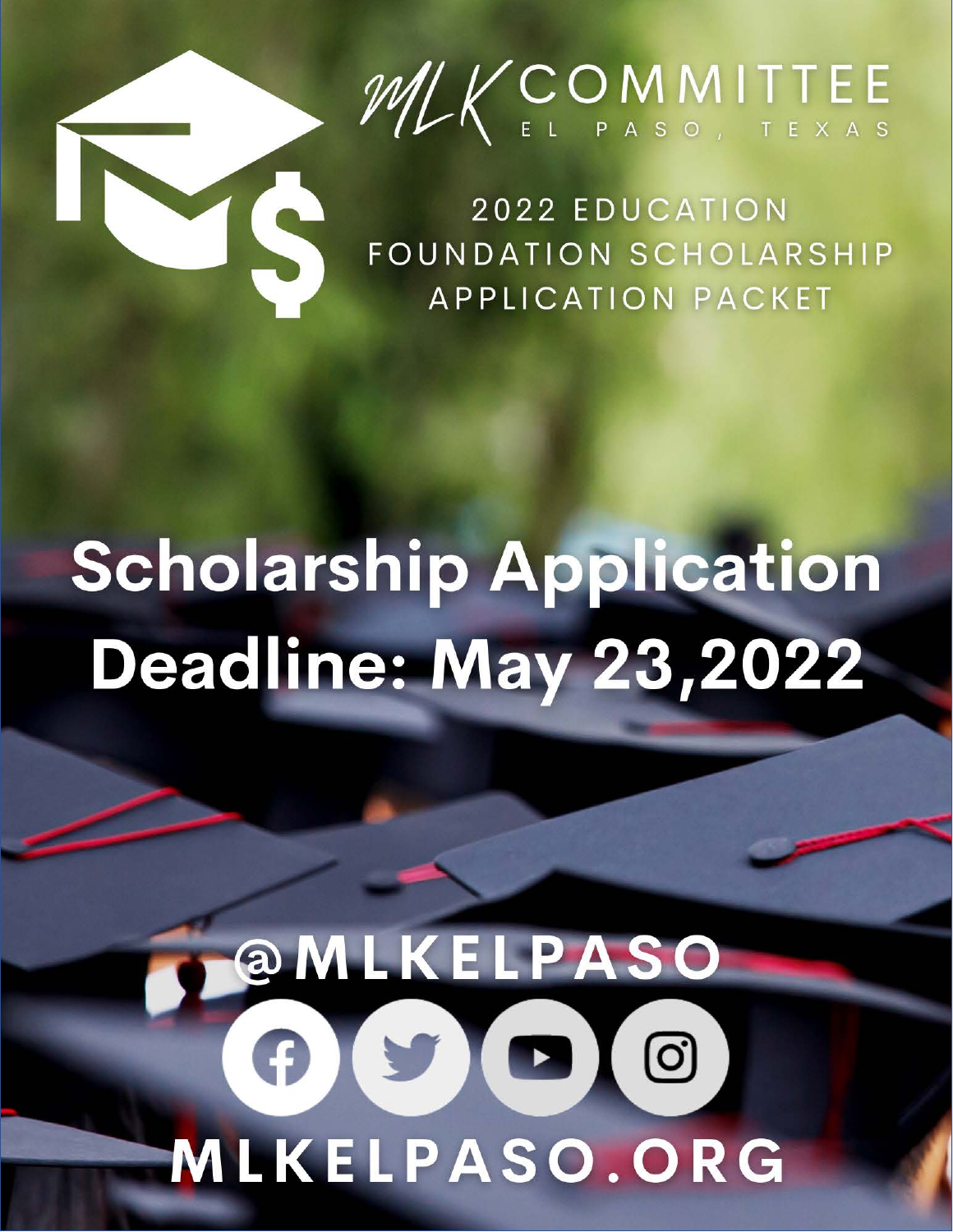#### **DEAR APPLICANT:**

Martin Luther King Jr. Committee Inc. was started in El Paso, Texas on September 28, 1998.

The Martin Luther King Jr Committee of El Paso was established by Bishop Johnnie Washington, Reverend James Larry Williams, and Enrique Irigoyen, to keep the dream of Dr. Martin Luther King Jr. alive, with programs, seminars, lectures, art and Diversity throughout the city, county, and surrounding communities.

#### *Scholarship Award*

To promote the principle of scholarship, the Martin Luther King Jr. Committee, Inc. of El Paso will provide one \$500.00 scholarship in 2022.

Applicant is responsible for ensuring that all supporting documents are submitted to The Martin Luther King Jr, Committee, Inc. The Committee reserve the right to process only applications found to be complete as of the application postmark date.

## **ALL APPLICATIONS MUST BE COMPLETED AND POSTMARKED BY:**



**\_\_\_\_\_\_\_\_\_\_\_\_\_\_\_\_\_\_\_\_\_\_\_\_\_\_\_\_\_\_\_\_\_\_**

**Mail To: Scholarship Chair Martin Luther King Jr. Committee, Inc. P.O Box 641224 El Paso, TX 79904**

*NEXT PAGE: REQUIREMENTS*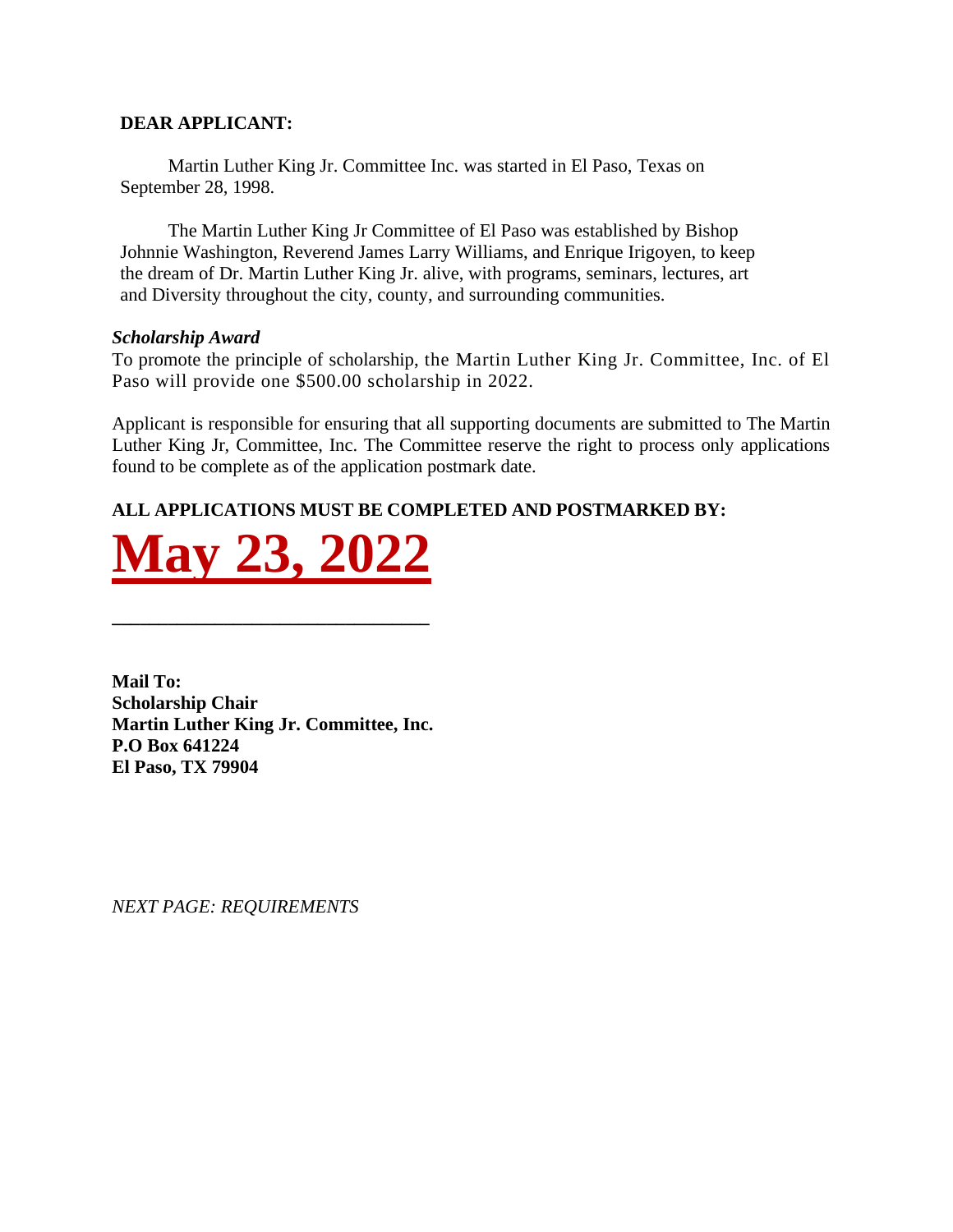#### **REQUIREMENTS**

- ➢ **Must be a graduating enrolled at a high school in El Paso County**
- ➢ **Must demonstrate scholarly distinction**
- ➢ **GPA 3.0**
- ➢ **Must submit a completed application with the following supporting documents:**
	- o A 500 (minimum) to 750 (maximum) typed word essay describing your educational plan.

#### *Please review essay criteria:*

- o Two letters of recommendation
	- Each letter must be an original copy, signed, and on letterhead
	- One recommendation must from one of the following:
		- Teacher
		- School administrator
		- School Counselor
		- Clergy
		- Other professional who knows the applicant's qualities as s student/employee
- o Official high school transcript with cumulative GPA (See transcript information section)
- o A list of non-paid activities and/or resume
- o Additional explanatory information on separate sheets, if applicable
- o College/University Letter of Acceptance if available
- $\triangleright$  Please review the enclosed checklist for other criteria

#### **ESSAY CRITERIA**

The essay should describe your reasons for submitting this application, your plans as they relate to your education, career objectives, and future goals.

You may also include any unusual family or personal circumstances that have affected your achievement in school, work experience, or your participation in community activities that you feel warrant attention.

The essay must be typed, have 1-inch margins, 12pt font and a minimum of 500 words and a maximum of 750 words. **Any essay not meeting these criteria will be disqualified.**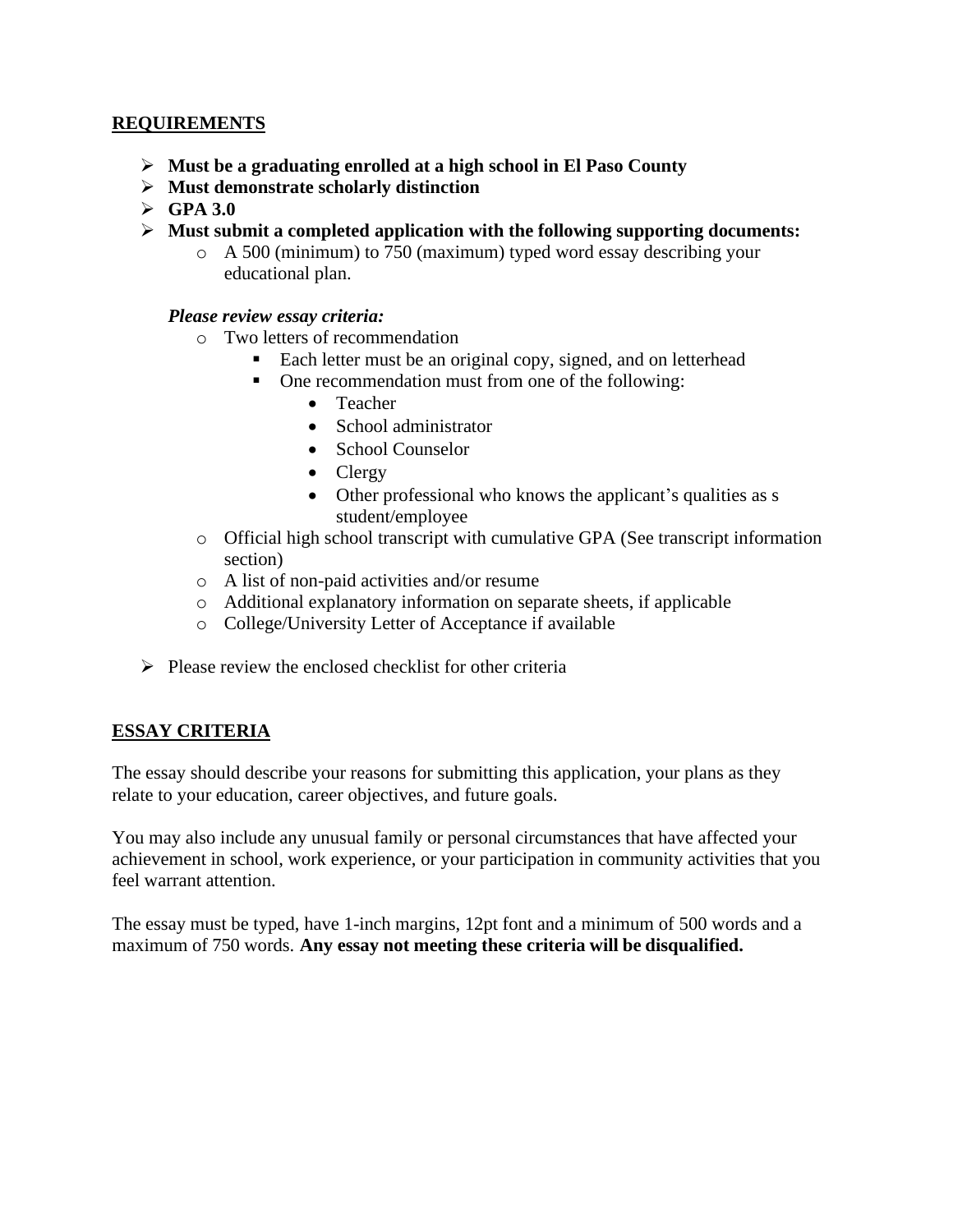

## **APPLICANT DATA**

#### **NAME**

| --------      |                |                                                |                 |  |  |  |
|---------------|----------------|------------------------------------------------|-----------------|--|--|--|
| Mr.<br>or Ms. | ∟ast ′<br>Name | $\overline{\phantom{a}}$<br>Name<br>---<br>пst | Middle<br>1t1a. |  |  |  |
|               |                |                                                |                 |  |  |  |

#### **PERMANENT ADDRESS**

| -----<br>UD. | $\sim$<br>`1 f T<br><b>CIL</b> | State | $\overline{\phantom{0}}$<br>$- \cdot$<br>`ode<br>$\angle$ 1 $\mathsf{P}$ |
|--------------|--------------------------------|-------|--------------------------------------------------------------------------|
|              |                                |       |                                                                          |

#### **PERSONAL INFORMATION**

| Date of Birth (Month/Day/Year) | Telephone Number | Email.<br>Applicant's<br>Address |
|--------------------------------|------------------|----------------------------------|
|                                |                  |                                  |

#### **PARENT/GUARDIAN INFORMAITON**

| Name of<br>* Parent/Guardian | 1.00<br>s if different from applicant's<br>Address<br>Mailing |
|------------------------------|---------------------------------------------------------------|
|                              |                                                               |

#### **SCHOOL DATA**

| Student ID#                         |  |
|-------------------------------------|--|
| <b>High School Attended</b>         |  |
| Graduation Date (Month and Year)    |  |
| College or University to Attend     |  |
| <b>Anticipated Graduation Date:</b> |  |
| Field of Study                      |  |

#### **DEMOGRAPHIC DATA** *(Place a check mark)*

| African American/Black                 | Asian/Pacific Islander | Hispanic/Latino        |
|----------------------------------------|------------------------|------------------------|
| American Native/American Alaska Native | Caucasian/White        | Other (Please specify) |
|                                        |                        |                        |

#### **SIGNATURES**

| Parent/Guardian Signature | Date: |
|---------------------------|-------|
|                           |       |
|                           |       |
| Applicant's Signature     | Date: |
|                           |       |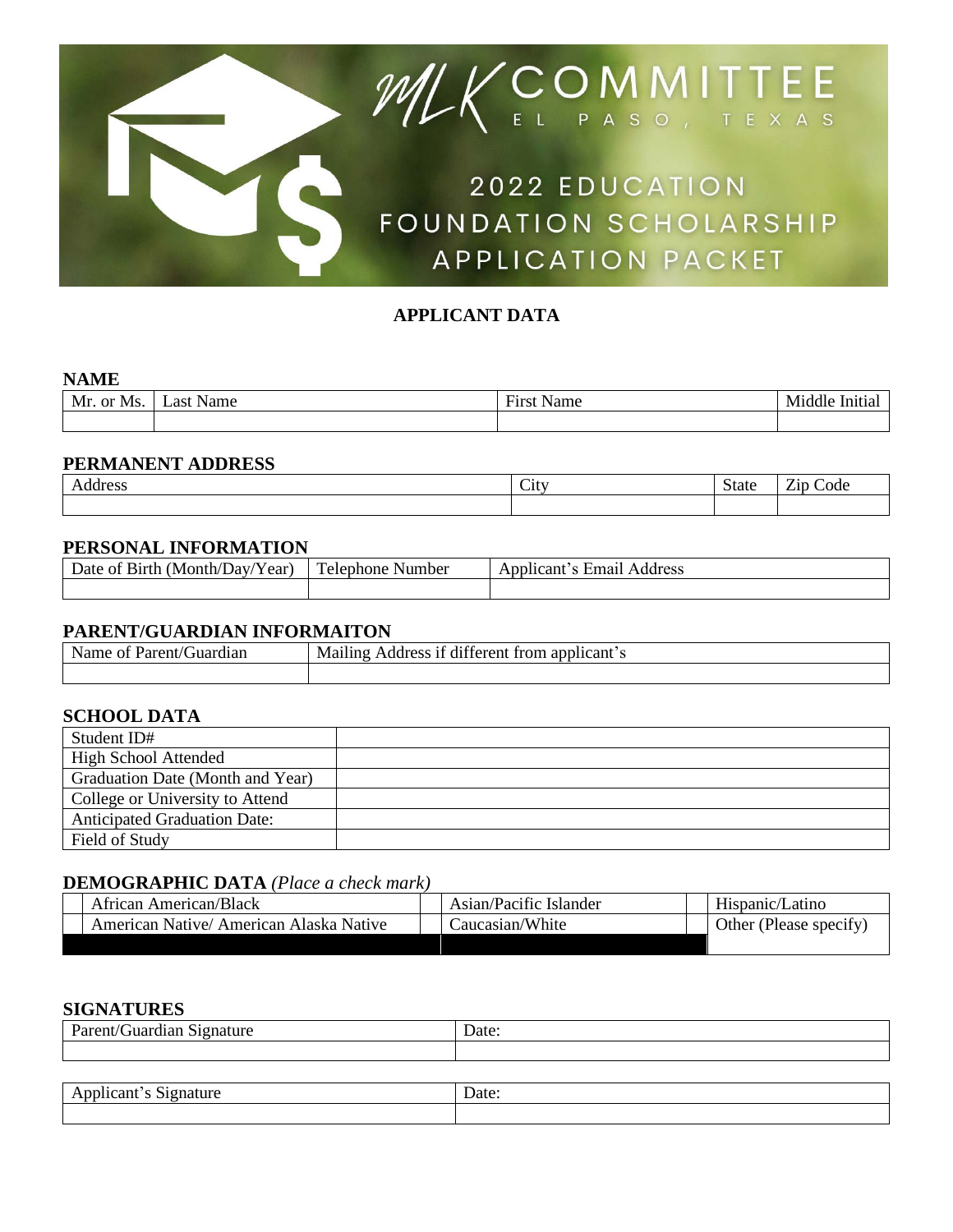## **TRANSCRIPT INFORMATION**

| High school seniors must include a high school tanscript of grades and have the following section completed by the<br>appropriate school official. |                                 |  |  |  |  |
|----------------------------------------------------------------------------------------------------------------------------------------------------|---------------------------------|--|--|--|--|
|                                                                                                                                                    | Cumulative GPA:<br>$/4.0$ scale |  |  |  |  |

| <b>PSAT SAT Critical Reading</b> | <b>Math</b> | Writing | <b>Composite</b><br>AUT |  |
|----------------------------------|-------------|---------|-------------------------|--|
|                                  |             |         |                         |  |

| $\sim$<br>Official's<br>School<br>Signature<br>יינט | <b>Title</b> | Date | ́гг<br>Lelephone Number |
|-----------------------------------------------------|--------------|------|-------------------------|
|                                                     |              |      |                         |

| $\sim$<br>$-$<br>School<br>⊾ddress<br>.vv. | $\sim$<br>™<br>ww | <b>State</b> | $\sim$<br>$\sim$<br>Code<br><i>L</i> ip |
|--------------------------------------------|-------------------|--------------|-----------------------------------------|
|                                            |                   |              |                                         |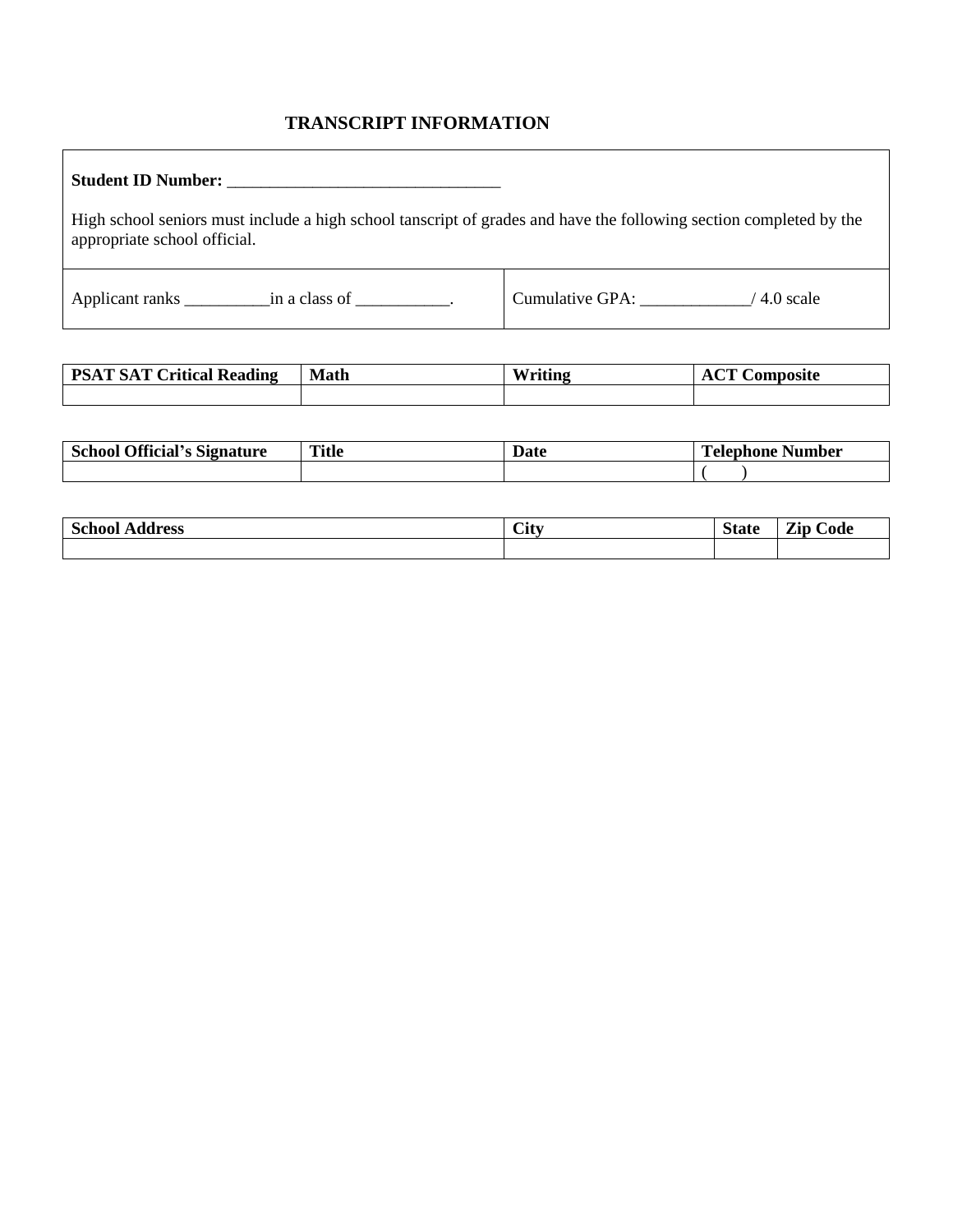### **SCHOLARSHIP CHECKLIST**

This application for student aid becomes complete only when you have returned the following materials.

- □ **Two first-class stamps are required for mailing**
- $\Box$  Application availability April 15, 2022 May 23, 2022
- $\Box$  Completion of all segments of application form and all required materials
- □ All required signatures (applicant/parents)
- □ Current official Transcript of Grades
- □ PSAT/SAT/ACT Scores
- $\Box$  List of non-paid activities
- □ Student Resume (optional)
- $\Box$  Include two letters of recommendation-from your choice of counselor, teacher, school administrator, etc.

## **NO EXCEPTION SHALL BE MADE**

□ Application Deadline: May 23, 2022 All mailed applications and required data must be postmarked by May 23, 2022

#### **INCOMPLETE AND LATE APPLICATIONS WILL BE DISQUALIFIED. ESSAYS THAT ARE LESS THAN 500 WORDS OR MORE THAN 750 WILL BE DISQUALIFIED.**

### **Applicants will be notified by mail as to the status of their application by the fourth week of June.**

Recognition of Scholarship Award will be presented to winning participants at a ceremony in August 2022.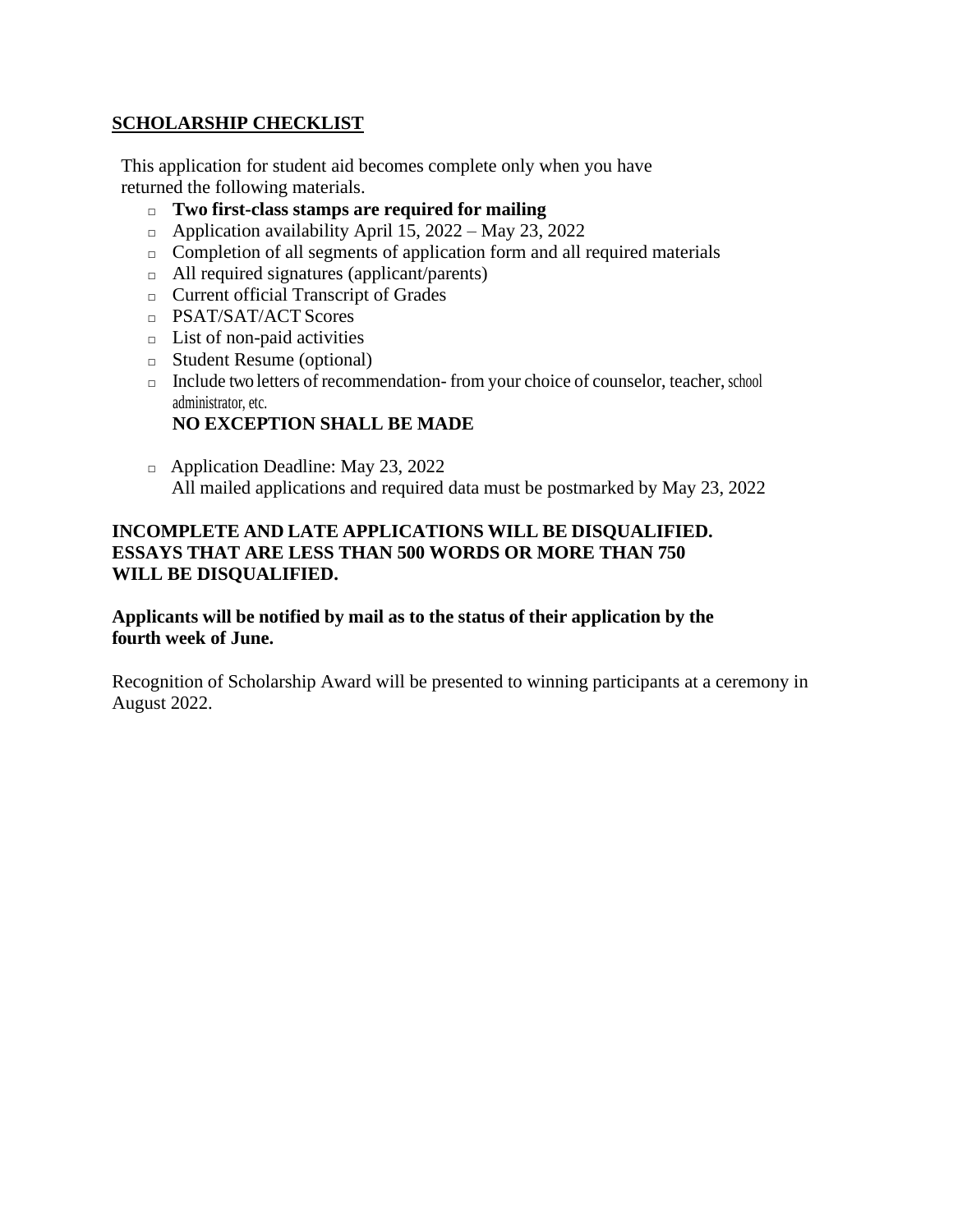## **Proofreading Checklist**

- 1. Essays should be typed.
- 2. Do NOT place your name on the essay or in the body of your essay. Enter your name and other personal information only on the designated fields in the Scholarship Form.
- 3. Include the word count at the end of our essay.
- 4. Questions to consider asking yourself:
	- Have you spelled all words correctly?
	- Does each sentence end with the correct punctuation mark?
	- Have you begun all sentences with a capital letter?

#### Check comma usage (LIES)

**L** Lists: Use commas to separate lists of three or more items. The comma before the final item is optional.

**I** Introductions: Place a comma before the elements that precede the subject.

**E** Extra Information: Divide extra (non-essential) information of all kinds

with a comma on each side of the extra information.

**S** Sentences: Divide independent clauses (sentences) with a comma and a conjunction.

- 1. Have you used apostrophes to show possession, to mark contractions, or to show missing numbers as in ('06 for 2006)?
- 2. Are all proper names of people, places and things capitalized? Do subjects and verbs agree in tense and number?
- 3. Do pronouns and antecedents agree?
- 4. Do you have any run-ons, comma splices, or sentence fragments? Do all your paragraphs:
	- Support the prompt or topic?
	- Contain a topic sentence?
	- Contain at least 5- sentences that support the topic sentence?
	- Use effective transitions between ideas?
- 5. Have you read your paper out-loud (or had it read to you) to listen for confusing wording or missing ideas?
- 6. Does your document meet the format and content requirements?